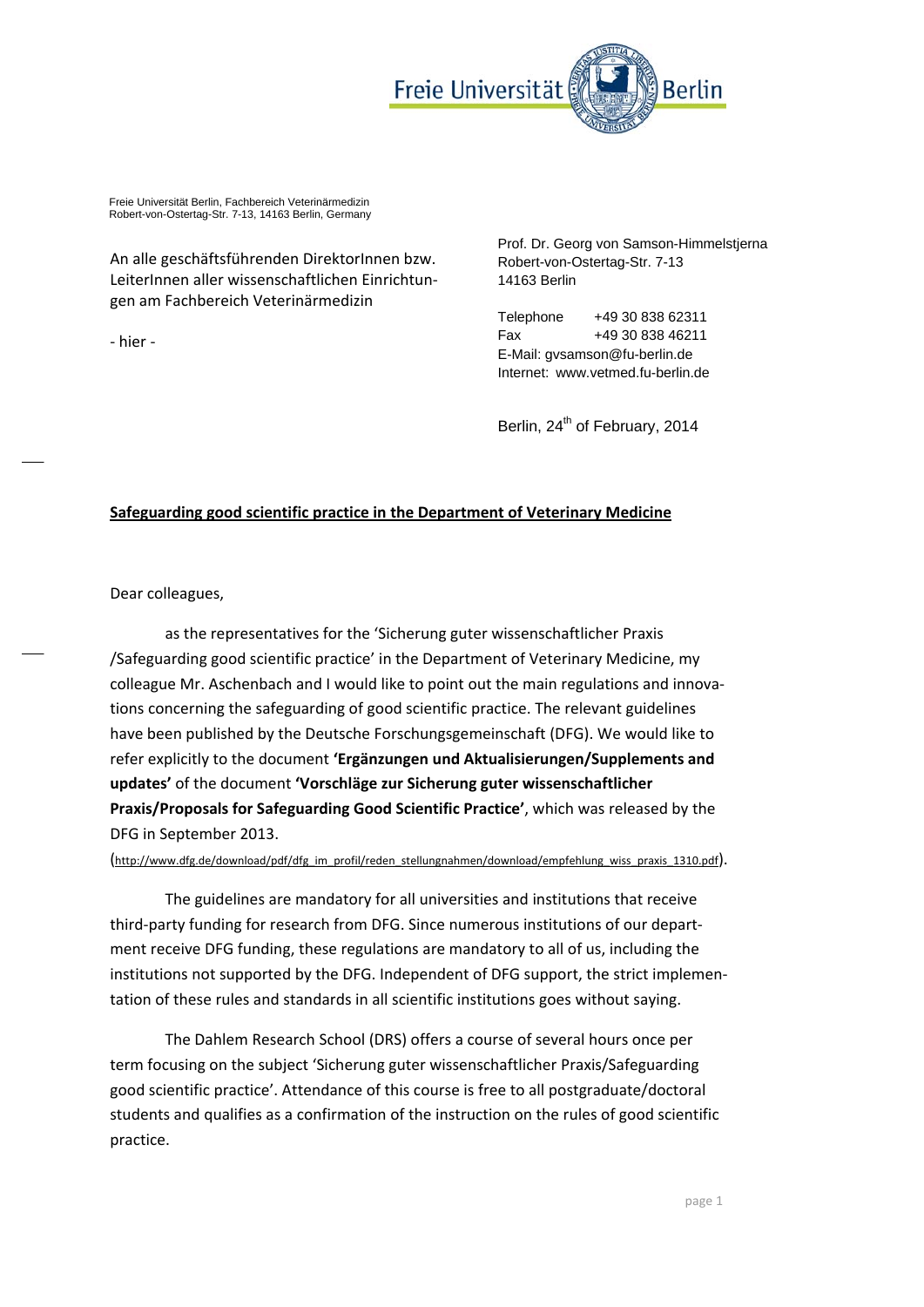The basic thoughts and recommendations on this subject are summarized in the following. You can also find more information such as links to subjects relating to ethical questions of digital‐image processing, co‐authorship, and management of laboratory notebooks on the department's homepage (in German) at:

## *http://www.vetmed.fu‐berlin.de/forschung/sicherung\_guter\_wiss\_praxis/index.html*

- ‐ Early warning and prevention: The temptation of committing scientific misbehaviour is often aggravated by external conditions, which can be easily determined. Among these especially is a high pressure to perform, combined with simultaneous tight and time-limited contract obligations, narrow deadlines (e.g. for dissertations), high pressure to perform caused by competition for the same position, possibilities of promotion, unusually high workloads, but also any activity that does not offer an in‐ herent third‐party verification. Additionally, very ambitious personalities seem to be particularly prone to scientific misbehaviour, especially, when further factors (in par‐ ticular time pressure, restricted contracts, etc.) are added. These factors are often easily recognizable for working groups and institute leaders and should lead to the sensitive handling of the issue in the specific group of people. A regular, open dis‐ cussion of the ethical and moral principles of scientific work belongs to this context, as does all information on the consequences of misbehaviour.
- ‐ Providing early and complete information to all participants: All members of the scien‐ tific staff should be informed of the rules of good scientific practice before com‐ mencement of employment and thereafter on a yearly basis. These procedures should be confirmed in writing (notification, compliance with the rules, and signature). Every institute should keep corresponding records of the first instruction be‐ fore commencement of employment, and regular, repeated information should be deposited in a suitable place (e.g. with the head of the institute). A short summary of the rules of good scientific practice of the DFG should be distributed to all scientists (see below).
- ‐ Dealing with suspected cases: It has been repeatedly recommended to announce sus‐ pected cases *immediately* to the relevant authorities *outside* the institution to en‐ sure an unbiased, neutral assessment and consultation while maintaining absolute confidentiality. The clarification and consequences of scientific misbehaviour have previously often been complicated, because direct supervisors and colleagues have usually wished to cover up the misbehaviour. We also identify one of our functions as assisting you in specific questions or suspected cases, to maintain the interest of all participants.
- ‐ Respect and protection of whistle‐blowers: In the past, cases of scientific misbehaviour have obviously not been regularly announced and have thus been exacerbated, because those who detected the scientific misbehaviour (initially) did not want to get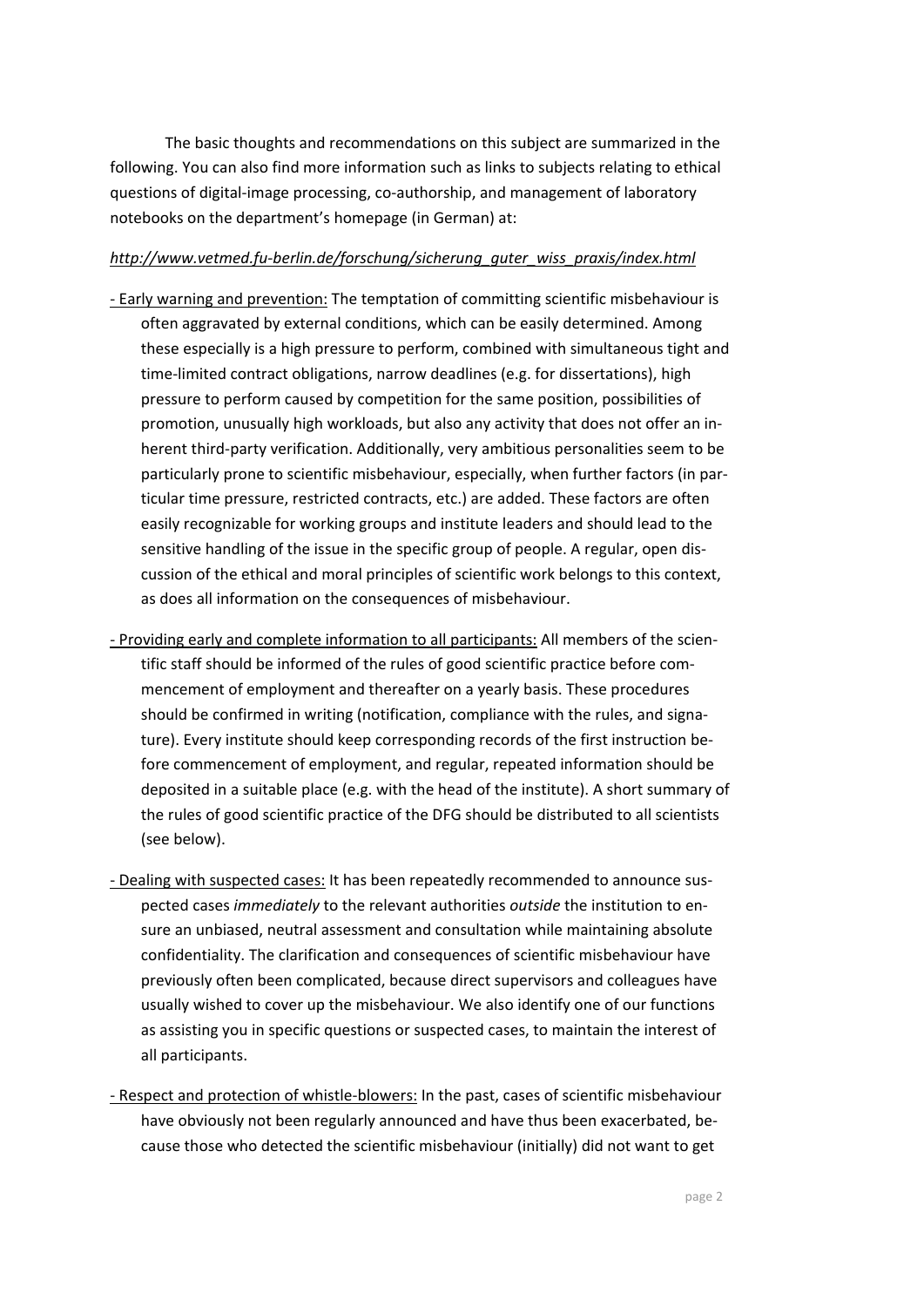into trouble themselves by passing along the information. A regular worsening of the procedure (cognisance!) has then consequently been observed in several cases. The individual institution should guarantee that those reporting their observations or suspicions of scientific misbehaviour (so-called whistle-blowers) to the corresponding authorities should not be afraid of any negative consequence to themselves. A preferably anonymous protection of these people is one of the main elements of the whole process. Relevant announcements and measures outside the affected institution have proven valuable and should not, or not exclusively, be reported to the di‐ rect leaders of the working group. The moral protection of whistle‐blowers can es‐ pecially be accomplished through an open discussion of the morals of good scientific practice.

## In practice we recommend the following activities for your institution:

- 1. All new colleagues/scientists should be provided with information about the rules of good scientific practice (see appendix), with delivery of the information in written form, followed by written confirmation.
- 2. Regular, at least yearly, reminders to all scientific and technical colleagues generat‐ ing scientific data to obey the rules of good scientific practice and of the conse‐ quences of misbehaviour, followed by written confirmation (e.g. also by using the provided courses and lectures of the DRS).
- 3. Identification and perceptive instruction of particularly threatened people.
- 4. Appointment of an authorised representative in each institution for the regular dissemination of information on, and the surveillance of, observing the rules of good scientific practice. Assigning this task to an older colleague has been proven to be of value, especially for briefing new postgraduates/doctoral students and scientific col‐ leagues. The instructions must be repeated on a yearly basis and must be acknowl‐ edged by all those instructed.

The appointed person should confirm in writing the assumption of the duty and should familiarise her- or himself in detail with all recommendations of the DFG concerning the rules of good scientific practice and with the code of honour of the Freie Universität Berlin (see below). The representative should announce the rules within the institution, supervise their adherence, and especially organize the storage of all original data and documents for at least 10 years within the lab where they have been generated. Additionally, every original data record must be copied, and the copy must be stored separately on a yearly basis according to the requirements of the DFG. The rationale behind the latter obligation is that original data have 'sud‐ denly' disappeared repeatedly in the past.

5. Announcement of all relevant information and contact positions in your institution: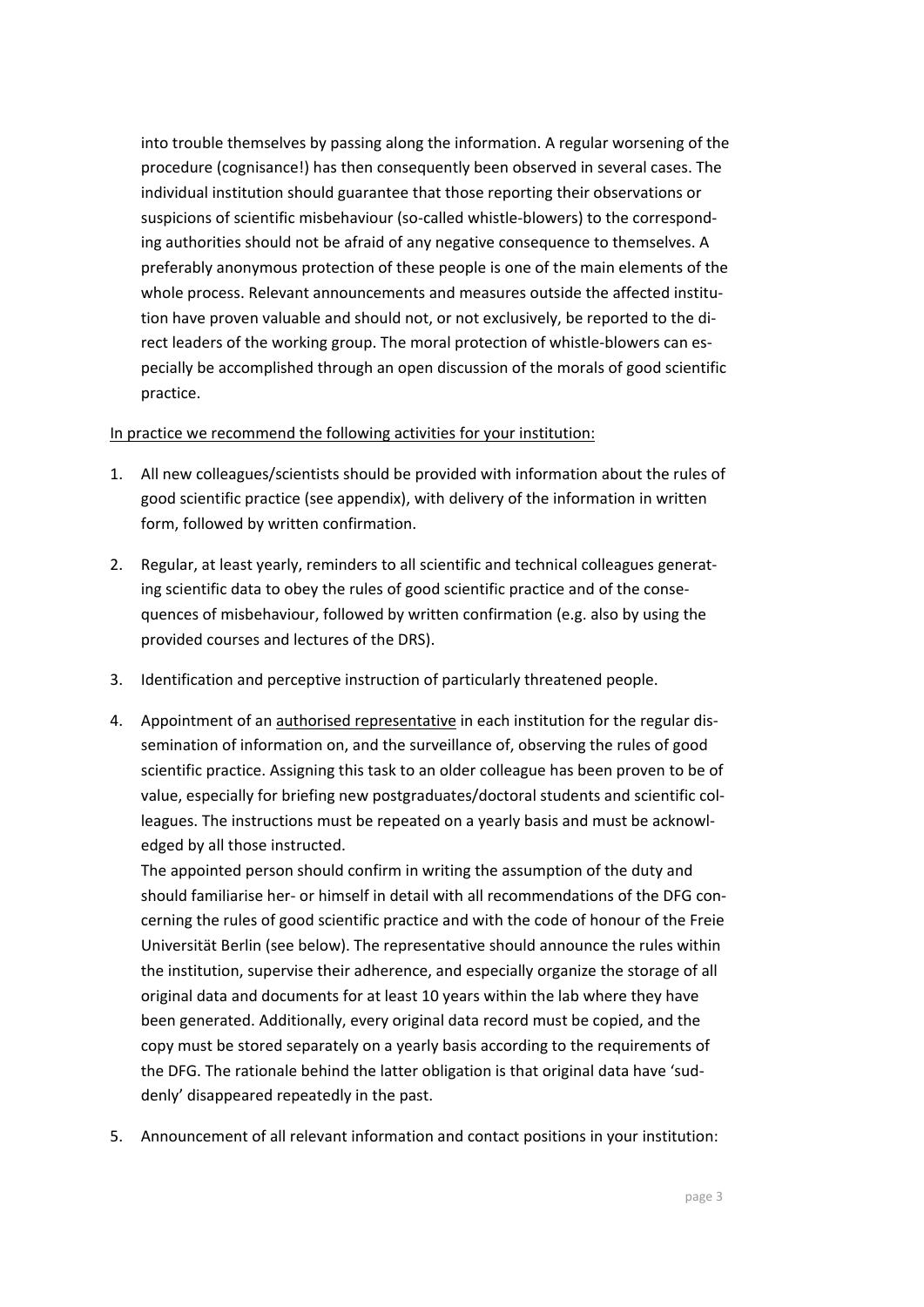*Person of trust for the maintenance of good scientific practice in the Department of Veterinary Medicine:*

Prof. Dr. Georg von Samson‐Himmelstjerna; deputy: Prof. Dr. Jörg Aschenbach *Ombudspersons at the Freie Universität Berlin*

The legal department at the Freie Universität Berlin (Rechtsamt)

*DFG recommendations on professional self‐regulation in science:*

(http://www.dfg.de/download/pdf/dfg\_im\_profil/reden\_stellungnahmen/download/empfehlung\_wiss\_praxis\_1310.pdf).

*Code of honour and statutes for the safeguarding of good scientific practice at the Freie Universität Berlin:*

http://www.fu‐berlin.de/forschung/service/Ehrenkodex‐ab292002.pdf

6. Accurate appreciation of scientific contribution:

An essential part of good scientific practice is also a fair nomination of people who have contributed significantly to a given project and thus are jointly responsible in the sense of co‐authorship. The *International Committee of Medical Journal Editors* (ICMJE, also known as the "Vancouver group") published the corresponding guide‐ lines for authorship in scientific papers:

The nomination as author should exclusively be based on the following criteria:

- 1. Substantial contribution to the conceptual design and plan of the project or to the acquisition/generation, analysis, or interpretation of data,
- 2. Conceptual preparation, outline, and/or writing of the publication or the revisions to improve its intellectual content, and
- 3. Final approval for publication.

Each author must fulfil these three conditions. The acquisition of financial support, the collection of data (e.g. the reading of collected data and their input into a database), or the supervision (mentoring) of a research group alone do not justify authorship. Each author should participate in the project to a sufficient level to accept public responsibility for the corresponding parts of the project.

The source and further information on co-authorship can be found at *http://www.ICMJE.org*/icmje‐recommendations.pdf

A short summary of the essential measures for safeguarding good scientific practice and professional self-regulation in science, as expected by the DFG, is attached to this letter.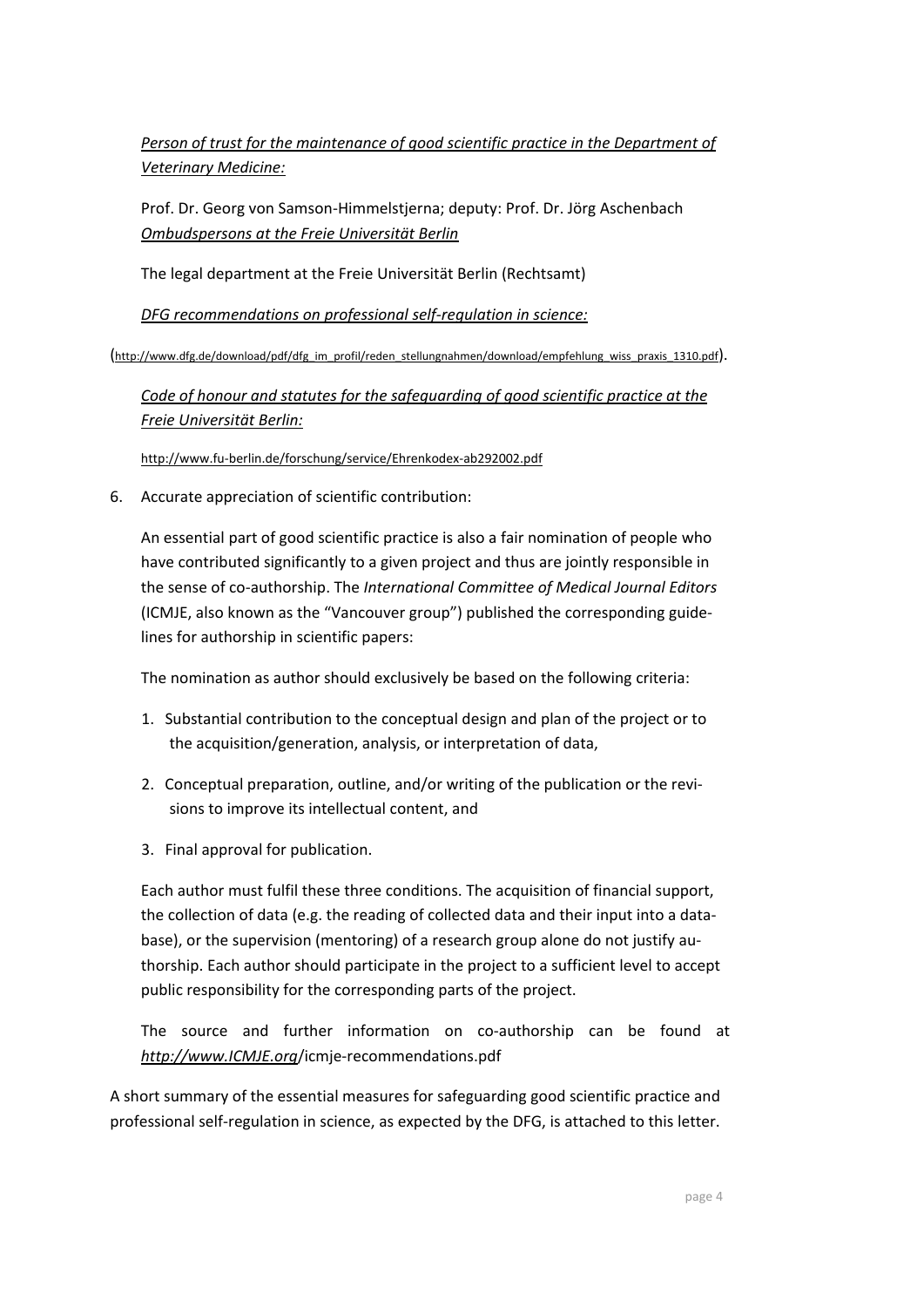This short summary should be distributed directly to your colleagues. The relevant in‐ formation and links will also be provided on the research website of the department.

Please contact us if you have any questions or suggestions concerning the subject 'Safe‐ guarding good scientific practice'.

Thank you for your attention and best regards,

Compusation

Prof. Dr. Georg von Samson‐Himmelstjerna Prof. Dr. Jörg Aschenbach

Representative of trust of the department **Secure 20 Figure 2018** Deputy according to the statutes/bylaws of the DFG for the safeguarding of good scientific practice

7 of Alunbach

Attachment: Compact regulations with list of references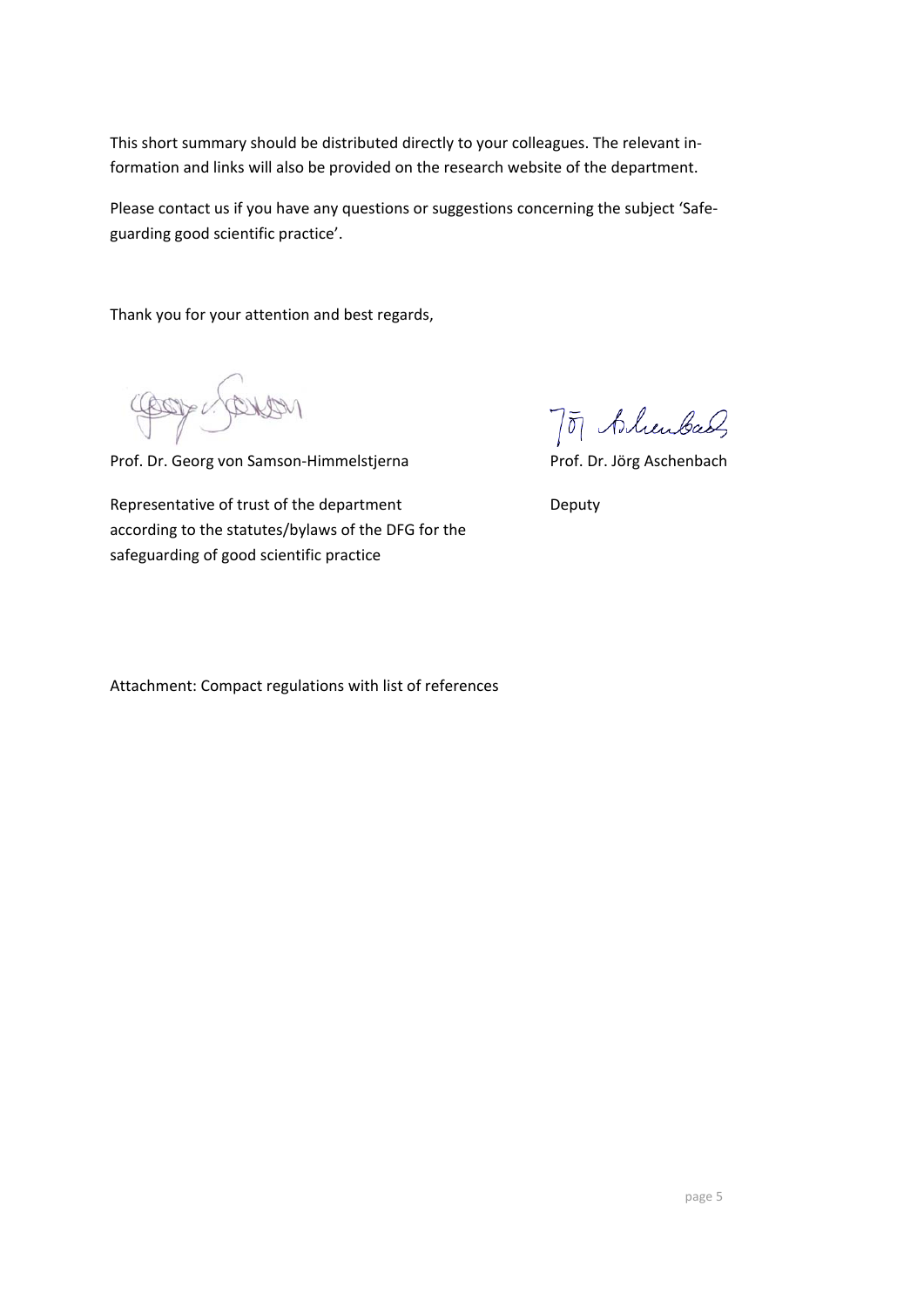## **Compact regulations for the safeguarding of good scientific practice**

after the recommendations of the DFG commission "Professional Self Regulation in Science" and the

code of honour of the Freie Universität Berlin for the safeguarding of good scientific practice, 16<sup>th</sup> December 2002

The abidance of good scientific practice is a precondition for all efficient, internationally acknowledged scientific work.

Each person working in science is obliged to familiarise her‐ or himself with the rules of good scientific practice before beginning to work in science. Instruction in the rules and the possible consequences of misbehaviour is provided by the supervisor or an assigned person of the scientific institution. Receipt and acknowledgement of the rules must be confirmed in writing before the start of employment.

- 1. Always work according to the letter of the law (*lege artis*).
- 2. All methods and results must be documented in writing in indelible form by using laboratory notebooks. The pages of the laboratory notebook must be numbered so that no pages can be belatedly removed.
- 3. Originals of the laboratory notebooks must remain in the lab/institute and must be stored there for at least 10 years. In the case of a departure of a scientist, copies can be taken, but never the originals.
- 4. Primary data as the basis for publications (x‐rays, blots, autoradiographs, proto‐ cols, etc.) and electronic primary data media must be stored for at least 10 years on durable and safe media within the institution where they were generated.
- 5. Copies of the data must be produced at the end of every year and must be stored with the representative separately from the original data for the safeguarding of good scientific practice of the scientific institution.
- 6. Results must be reproducible and should generally be questioned (quality assur‐ ance and reproducibility).
- 7. The contributions of the scientists and of cooperating partners/working groups must be truthfully disclosed. Co-authorship should only be granted to those who contributed to the generation of the data and/or provided intellectual contribu‐ tions to the design, performance, analysis, or interpretation of the published